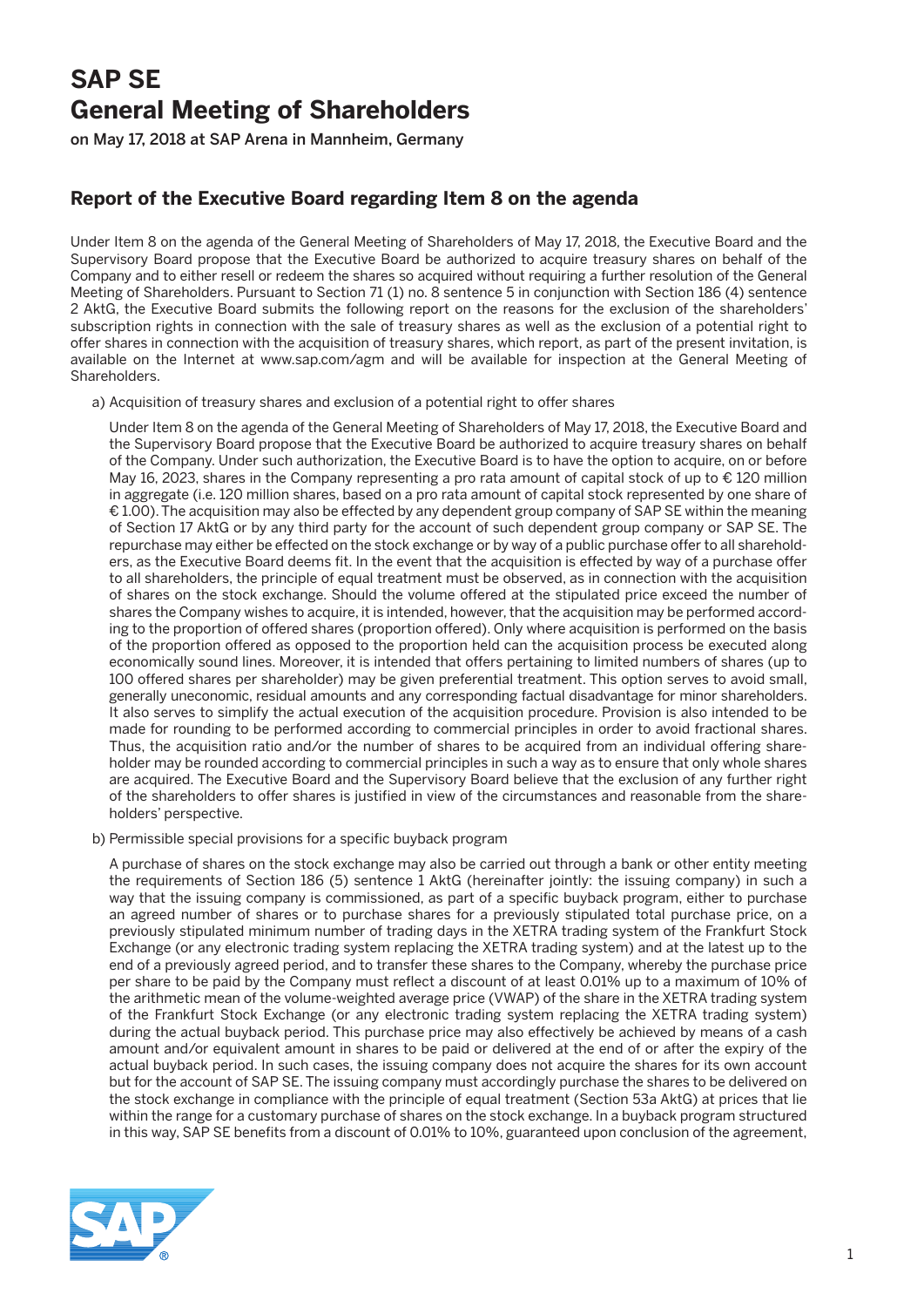of the arithmetic mean of the volume-weighted average price (VWAP) during the buyback period. The issuing company is willing to guarantee this discount since it recognizes an opportunity to acquire the shares with an even higher discount. On the other hand, it bears the risk of being unable to realize even this. In this situation, SAP SE receives the shares with a guaranteed discount, while the issuing company has to make up for the difference. SAP SE thus secures for itself a fixed discount over a longer period, even if the markets change in such a way after commissioning the issuing company that it is more difficult for the issuing company to actually achieve the discount.

 c) Use of acquired treasury shares and exclusion of subscription rights pursuant to the resolution proposal under Item 8 on the agenda

 Under the authorization proposed in Item 8 on the agenda of the General Meeting of Shareholders of May 17, 2018, the Executive Board is to be authorized to sell the shares acquired pursuant to such authorization on the stock exchange or to offer the shares to the shareholders for acquisition in connection with a public offer for sale while maintaining the shareholders' subscription rights. Where the Executive Board sells treasury shares on the stock exchange, shareholders will have no subscription rights. Under Section 71 (1) no. 8 sentence 4 AktG, however, a sale (or purchase) of treasury shares on the stock exchange is sufficient for the purposes of the principle of equal treatment within the meaning of Section 53a AktG.

 It is furthermore proposed, however, that the Executive Board be authorized to redeem the acquired treasury shares without requiring a further resolution of the General Meeting of Shareholders. Such redemption will generally result in a capital reduction. It is proposed, however, that the Executive Board also be authorized to implement the redemption in accordance with Section 237 (3) no. 3 AktG without any changes to the capital stock. In such event, the redemption of shares is to result in an increase in the pro rata amount of capital stock represented by the remaining shares pursuant to Section 8 (3) AktG.

The resolution proposal under Item 8 on the agenda of the General Meeting of Shareholders of May 17, 2018, furthermore provides for the exclusion of the shareholders' subscription rights if the repurchased treasury shares are used as set out below:

aa) Sale against cash payment at a price not substantially below the trading price

 It is proposed that the Executive Board be authorized to sell acquired treasury shares which account for a portion of up to 10% of the capital stock in aggregate, subject to the consent of the Supervisory Board, other than on the stock exchange or by way of an offer for sale addressed to all shareholders against payment in cash at a price which is not substantially below the trading price of the Company's share on the Frankfurt Stock Exchange on the five trading days preceding the final determination of the selling price by the Executive Board, calculated on the basis of the arithmetic mean of the closing auction prices of the SAP share in the XETRA trading system of the Frankfurt Stock Exchange (or any electronic trading system replacing the XETRA trading system) (lit. e) of the resolution proposal). The shareholders' subscription rights are to be excluded in respect of these shares. The statutory basis of this so-called simplified exclusion of shareholders' subscription rights is Section 71 (1) no. 8 sentence 5 in conjunction with Section 186 (3) sentence 4 AktG. A possible deduction from the relevant trading price will presumably not exceed 3%, and in no event 5%, of the trading price.

 This option to exclude the shareholders' subscription rights as provided for in Section 186 (3) sentence 4 AktG will enable the Company to quickly, flexibly and cost-effectively exploit opportunities arising as a result of prevailing stock exchange conditions. The sales proceeds that can be realized by fixing a price that is close to market will as a rule result in a significantly higher inflow of funds per share than in the case of a placement of shares with subscription rights, thus ensuring the highest possible inflow of equity. By avoiding the time-consuming and expensive handling of subscription rights, the Company will furthermore be able to meet its equity requirements quickly when market opportunities arise at short notice. Section 186 (2) sentence 2 AktG allows the subscription price to be published three days prior to the expiration of the subscription period at the latest. However, in light of the volatility in the stock markets, this still involves a market risk, in particular a price change risk, for several days, which may lead to safety margins being deducted when the selling price is determined and, therefore, to conditions which are not close to market. In addition, if the Company granted subscription rights, it would not be in a position to react quickly to favorable market conditions due to the length of the subscription period. Authorized Capital II as resolved on by the General Meeting of Shareholders of May 20, 2015 under Item 6 lit. b) on the agenda of that meeting also serves this purpose. However, the intention is to enable the Company to achieve this purpose after a repurchase of treasury shares, where appropriate, without having to perform a capital increase, which would require more time and effort especially due to the fact that such increase must be entered in the commercial register.

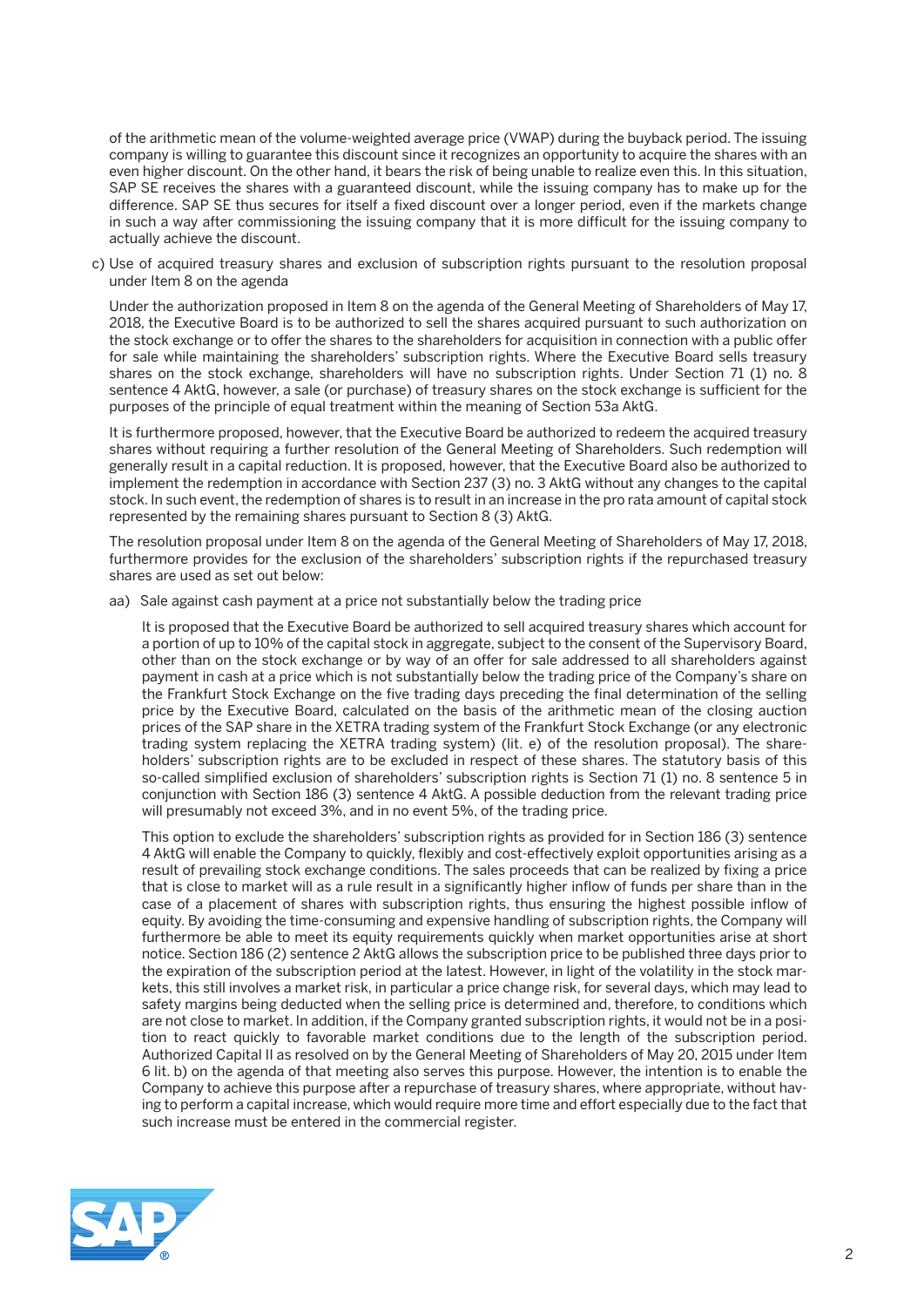In order to comply with the limit applicable to the simplified exclusion of the shareholders' subscription rights as provided for in Section 186 (3) sentence 4 AktG of 10% of the capital stock, the authorization to dispose of acquired treasury shares subject to the simplified exclusion of the shareholders' subscription rights is limited to shares representing a pro rata amount of 10% of the Company's capital stock. For the purpose of calculating the 10% threshold, the lower of the amount of capital stock existing at the time the resolution concerning the authorization is adopted by the General Meeting of Shareholders of May 17, 2018 or the amount of capital stock existing at the time the authorization is exercised is to be relevant. The resolution proposal also provides for a deduction clause, pursuant to which the authorization volume will be reduced to the extent that other authorizations concerning the simplified exclusion of shareholders' subscription rights are exercised from the date of the General Meeting of Shareholders. This is to ensure that the 10% threshold stipulated in Section 186 (3) sentence 4 AktG is observed, taking into account all authorizations providing for the option to exclude subscription rights in accordance with Section 186 (3) sentence 4 AktG, whether applied directly, analogously or *mutatis mutandis*.

 In light of the stated reasons, the proposed authorization to use treasury shares and the exclusion of subscription rights is in the interests of the Company and its shareholders. Since the selling price for treasury shares to be granted will have to be determined by reference to the trading price and the volume of the authorization is limited, the interests of the shareholders are adequately protected. Shareholders wishing to maintain their participation ratios can do so by acquiring additional shares on the stock exchange. The portion of freely floating shares of the Company is approximately 85%. In the 2017 calendar year, the entire volume of trading in SAP shares in XETRA trading alone amounted to more than 41% of the Company's capital stock.

bb) Sale in connection with mergers with other enterprises or acquisitions of enterprises

 It is further proposed that the Executive Board be authorized to transfer the acquired treasury shares, subject to the consent of the Supervisory Board, to third parties as consideration in connection with mergers with other enterprises or acquisitions of enterprises or parts thereof or interests therein (lit. f) of the resolution proposal). In this context, it is proposed that the shareholders' subscription rights be equally excluded.

SAP SE has to cope with global competition. The Company must always be in a position to act promptly and flexibly in the national and international markets in the interests of its shareholders. This also includes the option to acquire enterprises or parts thereof or interests therein with a view to enhancing the Company's competitive position or to merge with other enterprises. In individual cases, the best possible way of implementing this option in the interests of the shareholders and the Company may consist in merging with another enterprise or acquiring an enterprise or parts thereof or interests therein by way of granting shares in the acquiring company. Practical experience shows that the shareholders of companies that are attractive acquisition targets frequently request the delivery of shares in the acquiring company as consideration for the respective sale. In order to be in a position to also acquire such companies, SAP SE must be able to grant treasury shares as consideration. Authorized Capital II as resolved on by the General Meeting of Shareholders of May 20, 2015 under Item 6 lit. b) on the agenda of that meeting also serves this purpose. However, the intention is to enable the Company to achieve this purpose after a repurchase of treasury shares, where appropriate, without having to perform a capital increase, which would require more time and effort especially due to the fact that such increase must be entered in the commercial register.

 By contrast, if shareholders' subscription rights were to be maintained, mergers with other enterprises or acquisitions of enterprises or parts thereof or interests therein in return for the granting of acquired treasury shares would be impossible, rendering the associated benefits for the Company and its shareholders unattainable.

 The Company is currently not contemplating any specific merger or acquisition in respect of which it intends to make use of this option. Should any specific opportunities open up with regard to mergers with other enterprises or acquisitions of enterprises or parts thereof or interests therein, the Executive Board will carefully assess in each individual case whether or not to exercise the authorization concerning the granting of treasury shares. The Executive Board will do so only if it arrives at the conclusion that the relevant merger or the acquisition of the relevant enterprise, part thereof or interest therein in return for the granting of SAP shares is in the best interests of the Company. The same applies with regard to the consent of the Supervisory Board, which is required under the resolution proposal.

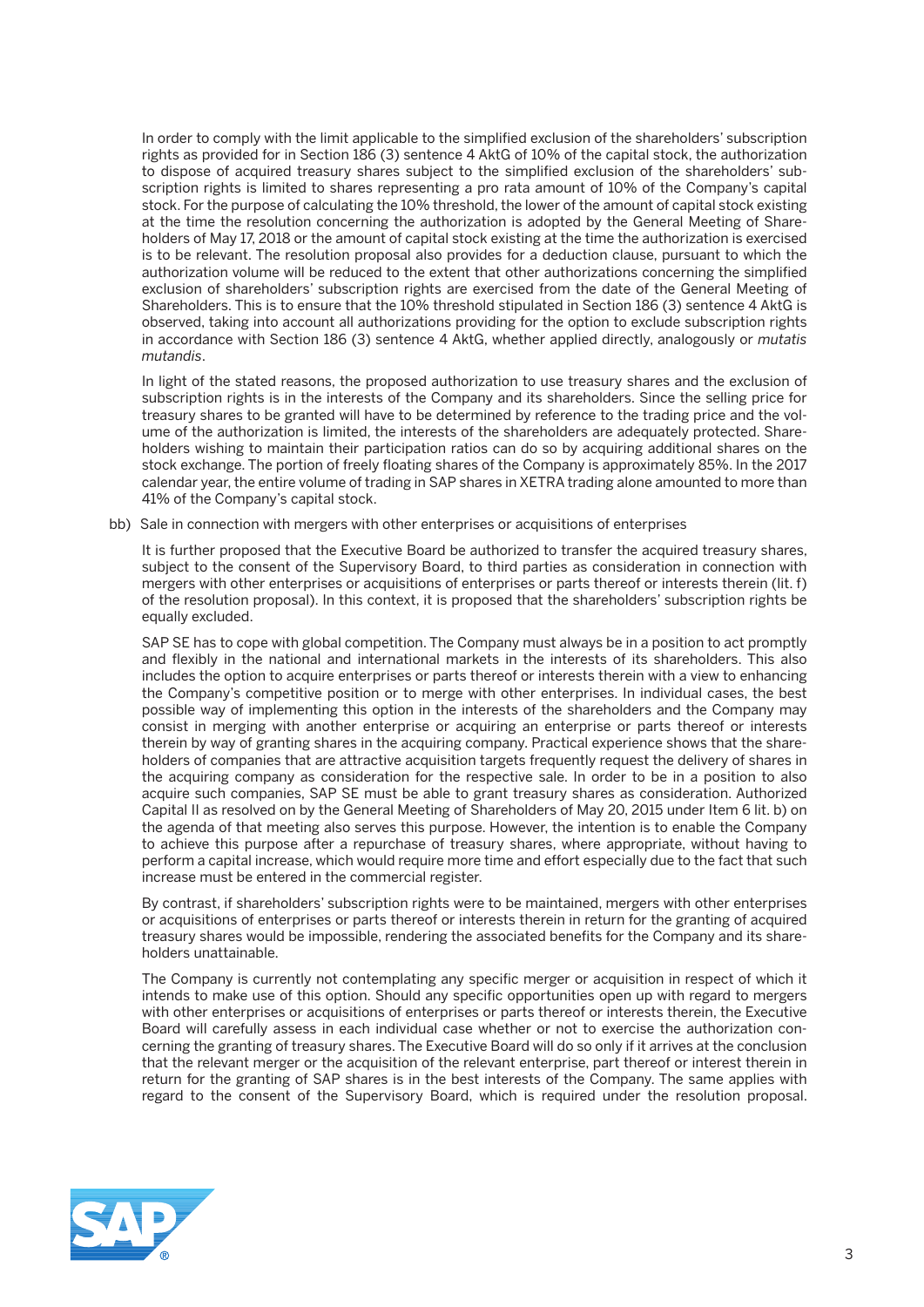The Executive Board will report on the details in connection with the exercise of the authorization to the General Meeting of Shareholders next following any merger or acquisition in return for the granting of shares of SAP SE.

cc) Servicing of option or conversion rights or obligations under warrant-linked and/or convertible bonds

 It is also proposed that the Executive Board be authorized to use acquired treasury shares, subject to the consent of the Supervisory Board and subject to an exclusion of the shareholders' subscription rights, for the purpose of fulfilling option or conversion rights or obligations under warrant linked or convertible bonds issued by the Company or any direct or indirect majority holdings of SAP SE (companies in which SAP SE directly or indirectly holds a majority of votes and capital) under the authorization granted by the resolution relating to Item 8 on the agenda of the General Meeting of Shareholders of May 12, 2016 (if necessary in combination with other instruments authorized in the said resolution of the General Meeting of Shareholders), and to transfer such shares to the holders of the conversion or option rights in accordance with the relevant terms and conditions determined in the aforementioned resolution of the General Meeting of Shareholders (lit. h) of the resolution proposal). The transfer of treasury shares for the purpose of servicing these conversion or option rights instead of using the contingent capital will in particular help to prevent any dilutive effects which might otherwise occur. The exclusion of the shareholders' subscription rights is therefore also in the interests of the existing shareholders.

 The authorizing resolution adopted by the General Meeting of Shareholders of May 12, 2016 is available for inspection at the commercial register of the Local Court of Mannheim as part of the notarial record of this General Meeting of Shareholders. It is also available on the Internet at www.sap.com/agm and will be available for inspection at the General Meeting of Shareholders. The contents of the authorizing resolution are further set out in the invitation to the annual General Meeting of Shareholders of May 12, 2016, which was published in the German Federal Gazette on April 4, 2016.

 dd) Offer or promise and/or transfer of shares to employees of the Company and its downstream affiliates as well as to members of the managing bodies of its downstream affiliates

 It is also proposed that the Executive Board be authorized to offer for acquisition or to promise and/or transfer acquired treasury shares to employees of the Company and its downstream affiliates (i.e. as employee shares (*Belegschaftsaktien*)) as well as to members of the managing bodies of its downstream affiliates, subject to an exclusion of the shareholders' subscription rights (lit. i) of the resolution proposal).

 In the past, SAP SE already established various share-based participation programs to allow its executive staff and employees to participate in the success and the increase in the corporate value of SAP SE. The aim of any such share-based employee participation program which combines a long-term effect with a certain risk always is to create a specific incentive to achieve a sustainable increase in the corporate value of SAP SE, to strengthen the identification with and bond to the companies of the SAP group by rewarding the willingness to stay with the SAP group in the longer term, and to help develop a real and sustainable culture of employee shareholdership. The intention is to enable SAP SE to promote employee participation in the Company by granting employee shares. The granting of such employee shares serves to improve employee integration, increase the willingness to take on responsibility and strengthen the bond between the employees and their employer. The issuance of employee shares is therefore in the interests of the Company and its shareholders. This approach is promoted by the legislator, who has provided for various ways to support companies in issuing such shares. However, shares are to be offered not only to employees of SAP SE and its downstream affiliates but also to members of the managing bodies of downstream affiliates. These executive staff have a material influence on the development of the SAP group and SAP SE. It is important therefore to offer them, too, a strong incentive to contribute to a sustainable increase in the corporate value of SAP SE and to strengthen their identification with and bond to the companies of the SAP group by rewarding their willingness to stay with the SAP group in the longer term.

 By issuing shares to employees and members of the managing bodies of downstream affiliates, the Company is in a position to offer a long-term incentive that reflects not only positive but also negative developments. By providing for a lock-up period of several years when granting such shares, or offering certain incentives to hold the shares over a certain period of time, the Company has a tool not only for granting a bonus but also for deducting a "malus" where developments have been negative. With this instrument, the willingness of employees and executive staff to take on commercial responsibility can thus be increased, which is in the interests of the Company and its shareholders. The shares may also be granted for free or on other special conditions.